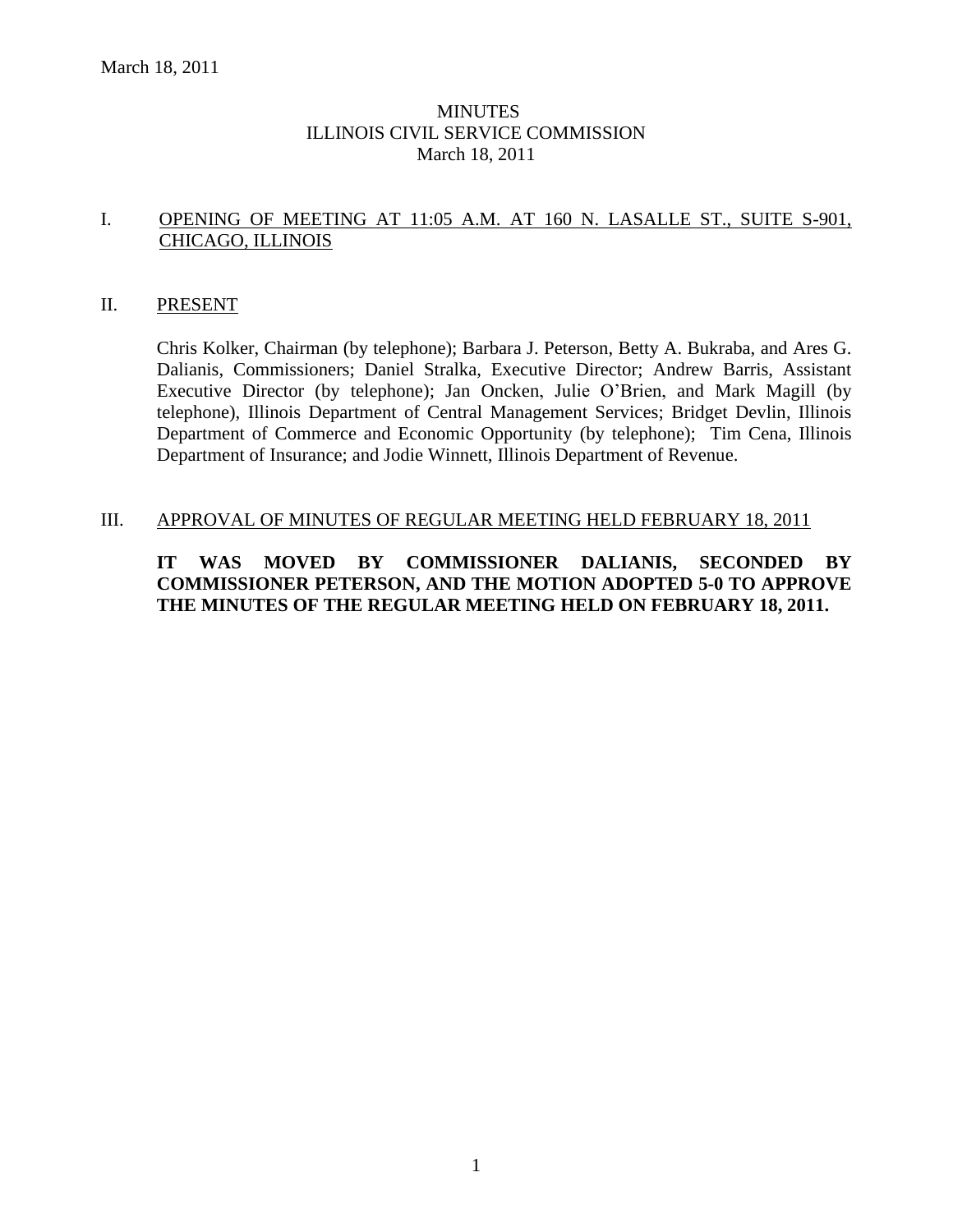#### EXEMPTIONS UNDER SECTION 4d(3) OF THE PERSONNEL CODE IV.

# A. Report on Exempt Positions<sup>1</sup>

|                                        | Total            | Number of Exempt |
|----------------------------------------|------------------|------------------|
| <u>Agency</u>                          | <b>Employees</b> | Positions        |
|                                        |                  |                  |
|                                        |                  |                  |
|                                        |                  |                  |
|                                        |                  |                  |
| Central Management Services 1,402  115 |                  |                  |
| Children and Family Services2,947  48  |                  |                  |
|                                        |                  |                  |
|                                        |                  |                  |
|                                        |                  |                  |
|                                        |                  |                  |
|                                        |                  |                  |
|                                        |                  |                  |
|                                        |                  |                  |
|                                        |                  |                  |
|                                        |                  |                  |
|                                        |                  |                  |
|                                        |                  |                  |
|                                        |                  |                  |
|                                        |                  |                  |
|                                        |                  |                  |
|                                        |                  |                  |
|                                        |                  |                  |
|                                        |                  |                  |
|                                        |                  |                  |
|                                        |                  |                  |
|                                        |                  |                  |
|                                        |                  |                  |
|                                        |                  |                  |
|                                        |                  |                  |
|                                        |                  |                  |
|                                        |                  |                  |
|                                        |                  |                  |
|                                        |                  |                  |
|                                        |                  |                  |
|                                        |                  |                  |
|                                        |                  |                  |
|                                        |                  |                  |
|                                        |                  |                  |
|                                        |                  |                  |
|                                        |                  |                  |
|                                        |                  |                  |
|                                        |                  |                  |
|                                        |                  |                  |
|                                        |                  |                  |
|                                        |                  |                  |
|                                        |                  |                  |
|                                        |                  |                  |
|                                        |                  |                  |
|                                        |                  |                  |

<sup>&</sup>lt;sup>1</sup> Source: Illinois Department of Central Management Services Report on Exempt Positions.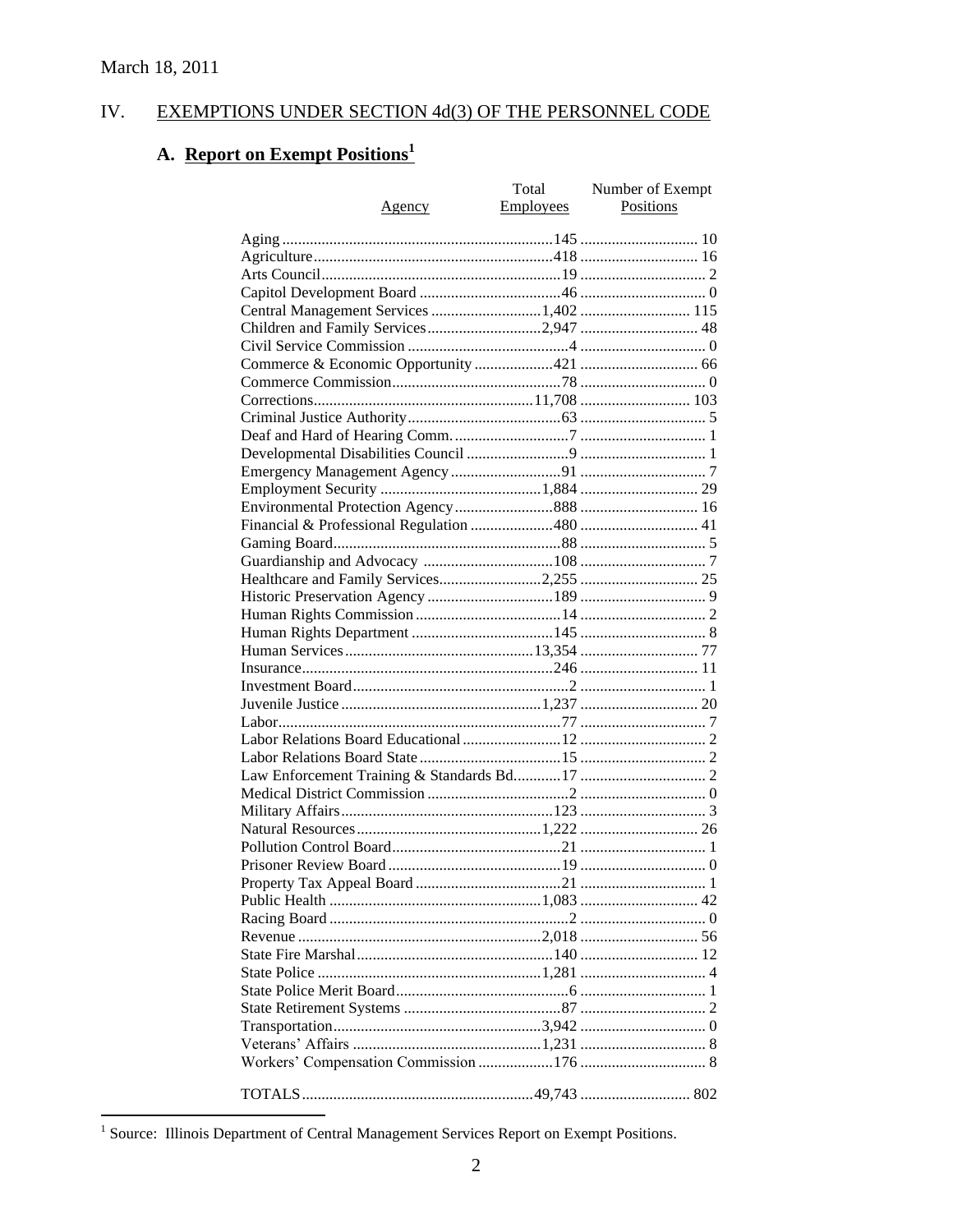#### **B. Governing Rule – Section 1.142 Jurisdiction B Exemptions**

- a) The Civil Service Commission shall exercise its judgment when determining whether a position qualifies for exemption from Jurisdiction B under Section 4d(3) of the Personnel Code. The Commission will consider any or all of the following factors inherent in the position and any other factors deemed relevant to the request for exemption:
	- 1) The amount and scope of principal policy making authority;
	- 2) The amount and scope of principal policy administering authority;
	- 3) The amount of independent authority to represent the agency, board or commission to individuals, legislators, organizations or other agencies relative to programmatic responsibilities;
	- 4) The capability to bind the agency, board or commission to a course of action;
	- 5) The nature of the program for which the position has principal policy responsibility;
	- 6) The placement of the position on the organizational chart of the agency, board or commission;
	- 7) The mission, size and geographical scope of the organizational entity or program within the agency, board or commission to which the position is allocated or detailed.
- b) The Commission may, upon its own action after 30 days notice to the Director of Central Management Services or upon the recommendation of the Director of the Department of Central Management Services, rescind the exemption of any position that no longer meets the requirements for exemption set forth in subsection (a). However, rescission of an exemption shall be approved after the Commission has determined that an adequate level of managerial control exists in exempt status that will insure responsive and accountable administrative control of the programs of the agency, board or commission.
- c) For all positions currently exempt by action of the Commission, the Director of Central Management Services shall inform the Commission promptly in writing of all changes in essential functions, reporting structure, working title, work location, position title, position number or specialized knowledge, skills, abilities, licensure or certification.
- d) Prior to granting an exemption from Jurisdiction B under Section 4d(3) of the Personnel Code, the Commission will notify the incumbent of the position, if any, of its proposed action. The incumbent may appear at the Commission meeting at which action is to be taken and present objections to the exemption request.

(Source: Amended at 34 Ill. Reg. 3485, effective March 3, 2010)

\* \* \*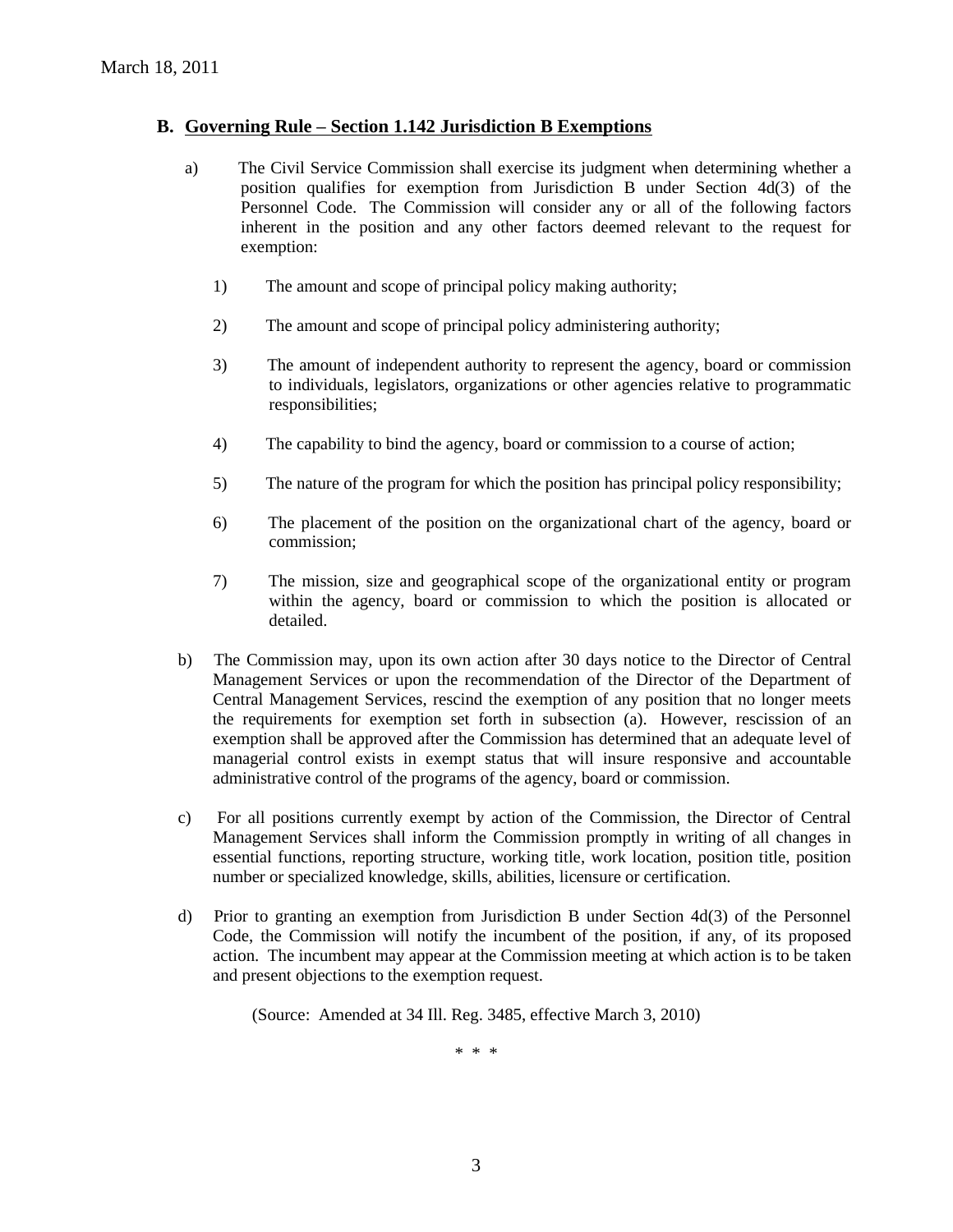# **C. Requests for 4d(3) Exemption and Proposed Rescission of 4d(3) Exemption**

Executive Director Daniel Stralka reported:

As to Item C1-9, these requests are to continue the exemptions for nine Federal Stimulus Administrators for Central Management Services. The Accountability Administrator position (C1) reports to the Director of Central Management Services and the remaining positions all report to the Accountability Administrator. These were all originally granted 24 month exemptions on April 17, 2009. They were established in response to the passage of the American Reinvestment and Recovery Act (ARRA) to participate in making decisions regarding which projects or programs will be submitted to the federal government to compete for federal stimulus funding, and then to monitor the selected projects to address issues that arose after the receipt of funding. While it was originally thought that the ARRA projects would be completely administered within two years, delays have now pushed that back to early 2013. There are a total of 565 open projects with awards of \$5 billion spread across 15 state agencies. Only one agency has filed a final report for its grants. At the present time, only four of the nine requested positions are filled. After discussions with CMS, it was acknowledged that not all would be required or would be able to be filled for the duration of the program and Items C4, C8, and C9 would probably be abolished. Since the program that justified the granting of the limited term exemptions in the first place remains, there is good cause to continue the exemption of these positions until the expiration of this program. For these reasons, Staff recommended denial of Items C4, C8, and C9 and approval of the remaining requests for 24 months.

Julie O'Brien, Associate Director, OMB Chief Accountability Office, noted that the actual stimulus award throughout the State is closer to \$13 billion and \$5 billion is just the amount managed by the Federal Stimulus Administrators. Approximately half has been expended so far. Chairman Kolker inquired whether that is why the additional 24 months is needed, which Julie O'Brien confirmed and noted the extensive reporting requirements they must adhere to as mandated by the federal government. Commissioner Peterson inquired as to the success of the program in creating employment opportunities throughout the State. Julie O'Brien responded that thousands have been created, most through Illinois Department of Transportation construction projects and Illinois Department of Commerce and Economic Opportunity job training projects.

As to Item D, this request is for the Assistant Deputy Director of Entrepreneurship,  $\bullet$ Innovation and Technology, a position that reports to the Deputy Director who reports to the Director of the Department of Commerce and Economic Opportunity (DCEO). This position had its exemption rescinded on May 21, 2010 due to extended vacancy as the agency never responded to the rescission notice.

This position is in a program that is on the same level as eight other operational programs at the agency that have 4d(3) exempt Deputy Directors and Assistants. Entrepreneurship, Innovation and Technology addresses what the agency considers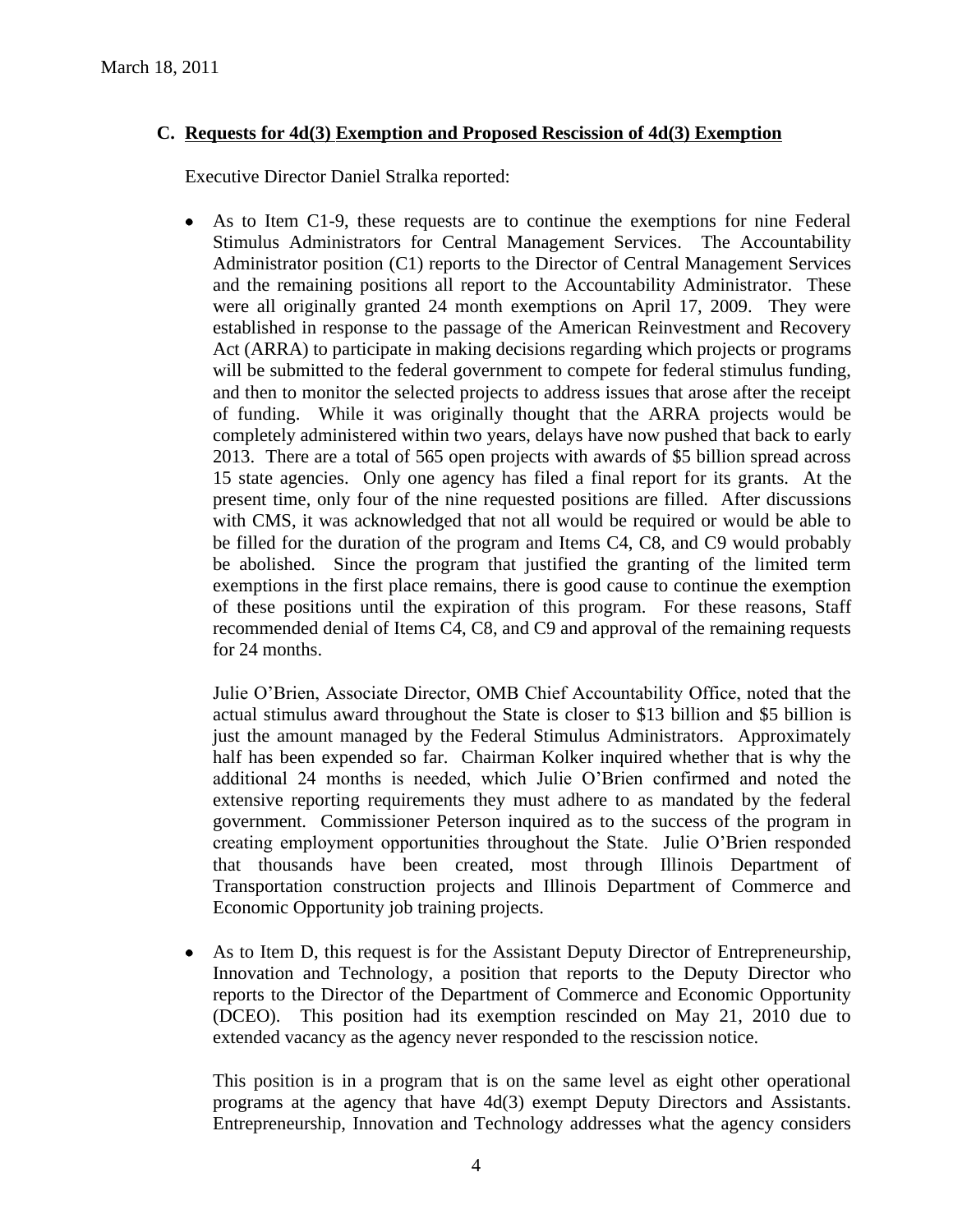to be a wide-open and untapped niche of business persons or entities which initiate or finance new profitable ventures with innovative or original/inventive ideas creating jobs for Illinois. The agency cited this position's policy responsibilities in directing the Environmental/Clean Air Assistance and Broadband Technology Assistance programs. For the former, it will assist businesses in understanding and complying with their environmental obligations. This program is at DCEO and not the Illinois Environmental Protection Agency because DCEO is not a regulatory agency. For the latter, this position is charged with expanding the introduction of broadband infrastructure throughout the State – especially in economically disadvantaged areas – to attract economic investment in these areas. The agency cited several statutory bases for these programs.

The agency has indicated that there are not any other programs for which it will be seeking additional 4d(3) exemptions for Assistant Deputy Directors. Considering the position's responsibilities as well as noting that the agency had merged two independent programs to make the Entrepreneurship, Innovation and Technology program so that there was a net decrease in 4d(3) exemptions and that the position had been exempt prior to rescission for extended vacancy, Staff recommended approval of this request.

- As to Item E, this request is for a legislative liaison position at the Department of  $\bullet$ Insurance, a position that reports to the Legislative Affairs Director who reports to the Director. This is only the second legislative position at the agency. Staff recommended approval of this request as the Commission has traditionally approved requests for similar positions. However, since this is a Public Service Administrator position and its inclusion or exclusion in a collective bargaining unit is still at issue, Staff recommended limiting this to a 24 month exemption. Chairman Kolker inquired as to the current status of the position. Executive Director Stralka responded that information from the agency indicated it was seeking exclusion from a bargaining unit from the Illinois Labor Relations Board.
- As to Item F, this request is for a Chief Information Security Officer at the  $\bullet$ Department of Revenue, a position that reports to the Director. It is common knowledge regarding the type and amount of financial information that this agency is responsible for safeguarding. Recent audit findings as well as Internal Revenue Service (IRS) directives and external security consultant reports have led it to create this position which will have principal policy responsibilities for establishing and implementing policies to ensure all this information – especially paper information – is maintained in a secure environment consistent with IRS directives and external consultant recommendations. The agency indicated this position will also have similar responsibilities with regard to the security of electronic information, but Staff's investigation concluded that those principal policy responsibilities lie more with the agency's Information Technology Program Administrator and Central Management Services, Bureau of Communication and Computer Services staff. However, the security of the paper information was sufficient for Staff to recommend approval of this request.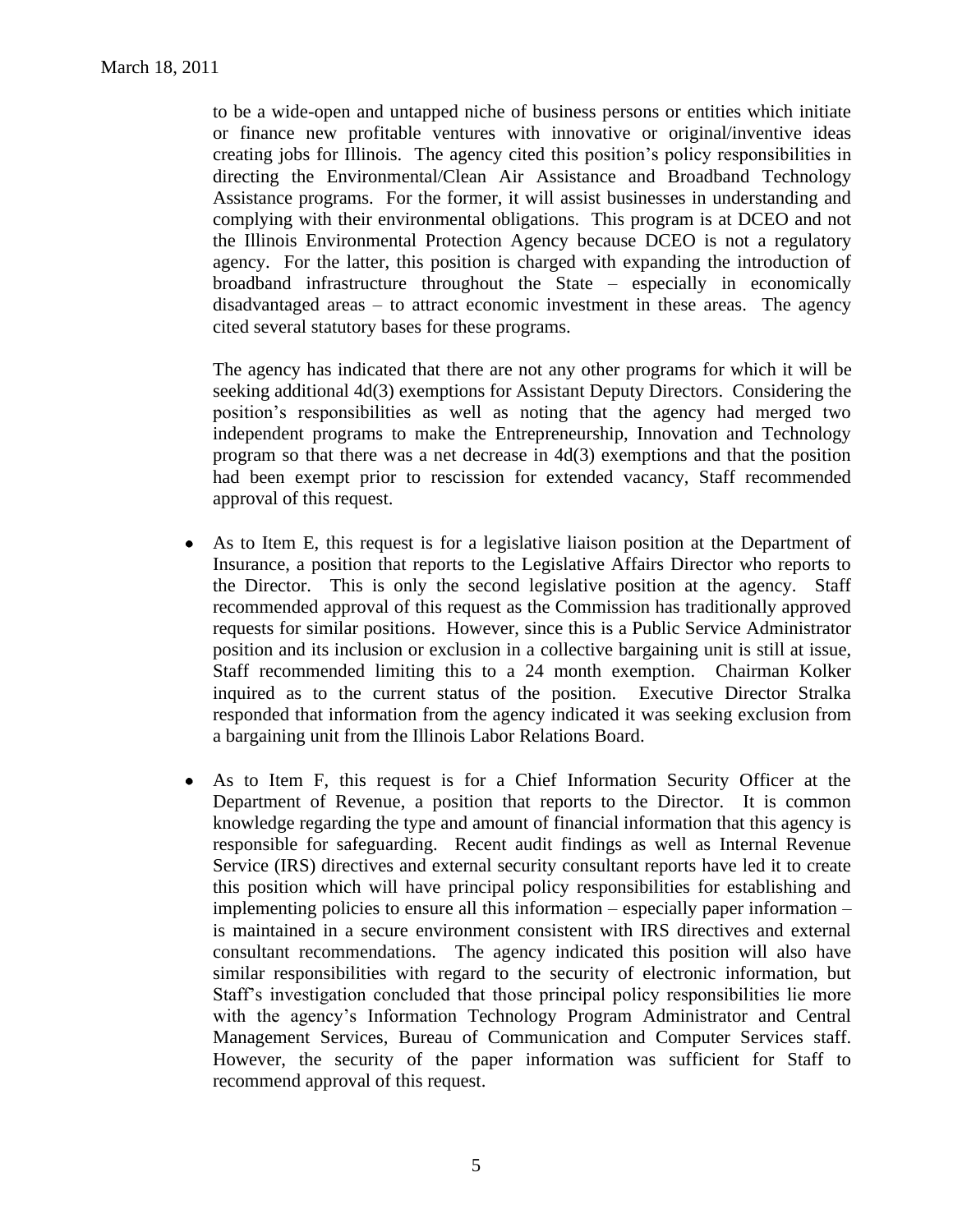Jodie Winnett, Associate Director, Illinois Department of Revenue, added that the agency takes its responsibility to secure the data it receives and maintains seriously. The IRS has been tightening its data security requirements, especially for individual and business income tax information. The IBM security consultants made many recommendations addressing the handling, storage, and destruction of paper records received and maintained by the agency. This position has principal policy responsibilities to ensure that the agency follows through with these recommendations and is in compliance with mandated requirements. Commissioner Dalianis inquired if IBM was assisting in identifying a candidate for the position. Jodie Winnett responded that there is no candidate but IBM assisted in drafting the position description. Chairman Kolker inquired whether other agencies were also bound to secure such data. Jodie Winnett noted that there are other agencies which are affected by these enhanced regulations, but she was unaware how they were responding to them. Chairman Kolker noted for the record how this decision is nonprecedential with regard to other agencies should they be seeking principal policy exemption for related positions. Executive Director Stralka inquired of Mark Magill, Central Management Services Technical Services, whether he was aware of any such requests to which he responded negatively. Executive Director Stralka also inquired the reasons why the Director recommended approval of this request. Mark Magill responded it was due to the placement of the position on the organizational chart as well as the amount and type of information the position was responsible for.

As to Item G, this proposed rescission was continued from last month since the  $\bullet$ Commissioners had unanswered questions regarding its extended vacancy and efforts to fill the position. These questions could not be answered because no agency representative was present. Staff has since had additional communication with the Agency Director and staff who provided information that approval to fill the position should occur within the next month or two. With that representation – and with the proviso that if still vacant it will be on the Commission's May agenda for rescission – Staff recommended denial of this proposed rescission.

# **IT WAS MOVED BY COMMISSIONER DALIANIS, SECONDED BY COMMISSIONER EWELL, AND THE MOTION ADOPTED 5-0 TO GRANT AND DENY THE REQUEST FOR 4D(3) EXEMPTION FOR THE FOLLOWING POSITIONS:**

- **C1: Governor's ARRA Accountability Administrator (CMS)**
- **C2: Federal Stimulus Administrator (Central Management Services)**
- **C3: Federal Stimulus Administrator (Central Management Services)**
- **C4: Federal Stimulus Administrator (Central Management Services)**
- **C5: Federal Stimulus Administrator (Central Management Services)**
- **C6: Federal Stimulus Administrator (Central Management Services)**
- **C7: Federal Stimulus Administrator (Central Management Services)**
- **C8: Federal Stimulus Administrator (Central Management Services)**
- **C9: Federal Stimulus Administrator (Central Management Services)**
- **D: Assistant Deputy Director (Commerce & Economic Opportunity)**
- **E: Legislative Liaison (Insurance)**
- **F: Chief Information Security Officer (Revenue)**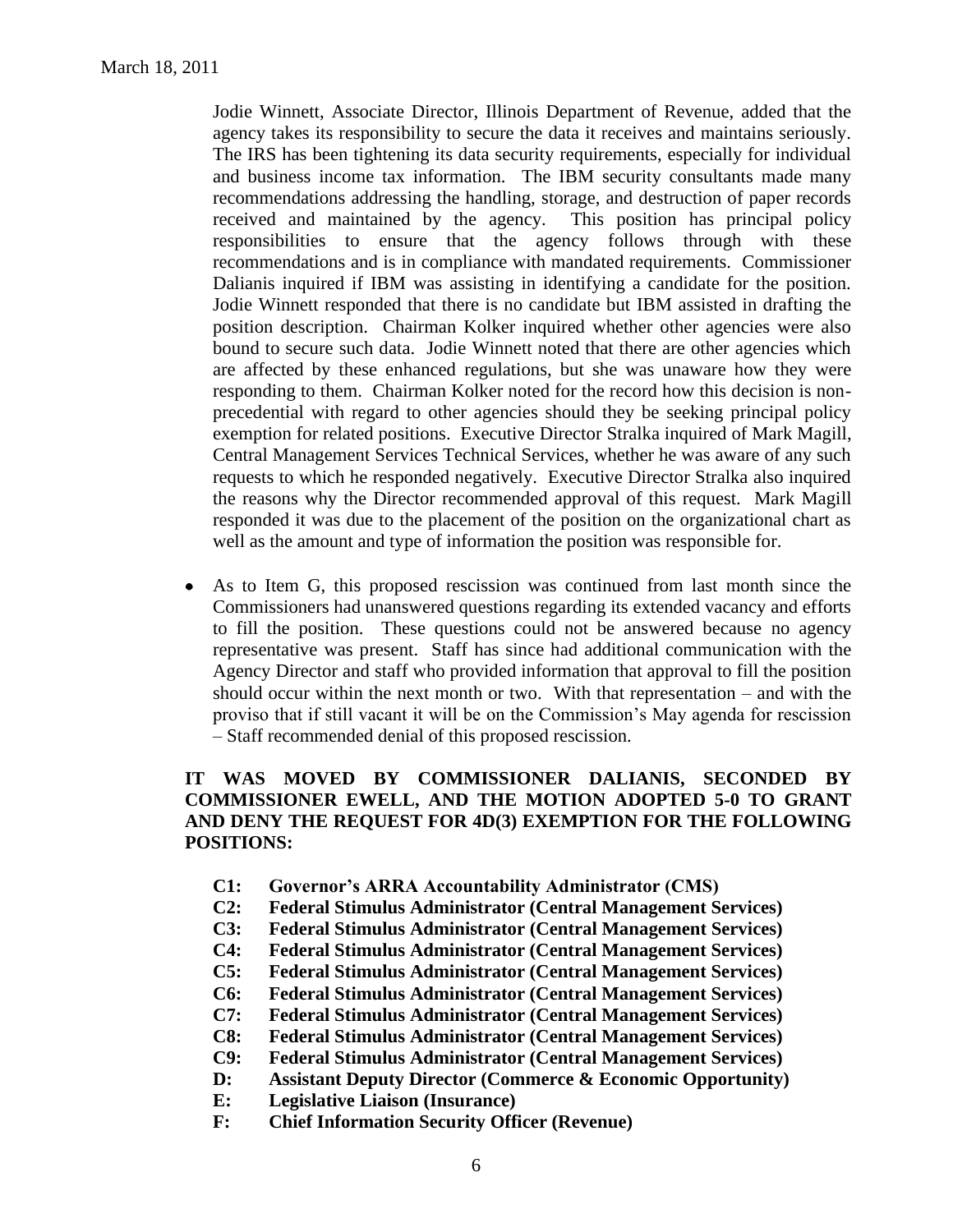# **The following 4d(3) exemption requests were granted for a period of 24 months on March 18, 2011:**

| <b>Position Number</b>  | 40070-37-00-000-50-01 (previously 40070-37-03-50-05)        |
|-------------------------|-------------------------------------------------------------|
| Position Title          | Senior Public Service Administrator                         |
| Bureau/Division         | Director's Office/American Recovery & Reinvestment Act-ARRA |
| <b>Functional Title</b> | Governor's ARRA Accountability Administrator                |
| Incumbent               | Julie O'Brien                                               |
| Supervisor              | Director                                                    |
| Location                | <b>Cook County</b>                                          |

# **C1. Illinois Department of Central Management Services<sup>2</sup>**

# **C2. Illinois Department of Central Management Services**

| <b>Position Number</b>  | 40070-37-00-000-50-02 (previously 40070-37-03-000-50-01)    |
|-------------------------|-------------------------------------------------------------|
| <b>Position Title</b>   | Senior Public Service Administrator                         |
| Bureau/Division         | Director's Office/American Recovery & Reinvestment Act-ARRA |
| <b>Functional Title</b> | Federal Stimulus Administrator                              |
| Incumbent               | Vacant                                                      |
| Supervisor              | Governor's ARRA Accountability Administrator who reports to |
|                         | the Director                                                |
| Location                | <b>Sangamon County</b>                                      |

# **C3. Illinois Department of Central Management Services**

| <b>Position Number</b>  | 40070-37-00-000-50-03 (previously 40070-37-03-000-50-02)    |
|-------------------------|-------------------------------------------------------------|
| <b>Position Title</b>   | Senior Public Service Administrator                         |
| Bureau/Division         | Director's Office/American Recovery & Reinvestment Act-ARRA |
| <b>Functional Title</b> | Federal Stimulus Administrator                              |
| Incumbent               | Mary Collier                                                |
| Supervisor              | Governor's ARRA Accountability Administrator who reports to |
|                         | the Director                                                |
| Location                | <b>Sangamon County</b>                                      |

# **C5. Illinois Department of Central Management Services**

| <b>Position Number</b>  | 40070-37-00-000-50-06 (previously 40070-37-03-000-50-06)    |
|-------------------------|-------------------------------------------------------------|
| <b>Position Title</b>   | Senior Public Service Administrator                         |
| Bureau/Division         | Director's Office/American Recovery & Reinvestment Act-ARRA |
| <b>Functional Title</b> | Federal Stimulus Administrator                              |
| Incumbent               | Vacant                                                      |
| Supervisor              | Governor's ARRA Accountability Administrator who reports to |
|                         | the Director                                                |
| Location                | <b>Cook County</b>                                          |

<sup>&</sup>lt;sup>2</sup> Items C1, C2, C3, C through C9 were previously granted exemption for 24 months on April 17, 2009.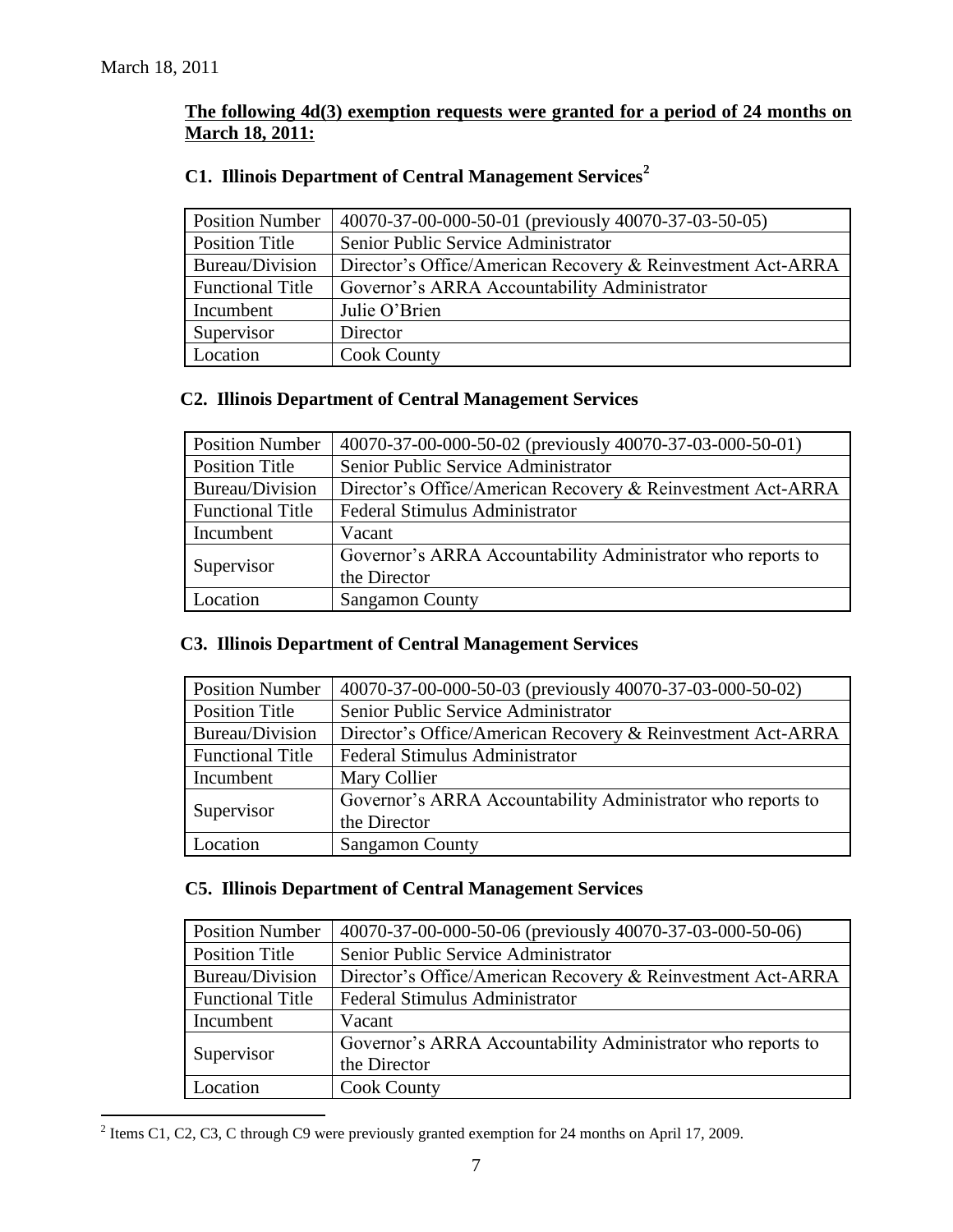| <b>Position Number</b>  | 40070-37-00-000-50-07 (previously 40070-37-03-000-50-07)    |
|-------------------------|-------------------------------------------------------------|
| <b>Position Title</b>   | Senior Public Service Administrator                         |
| Bureau/Division         | Director's Office/American Recovery & Reinvestment Act-ARRA |
| <b>Functional Title</b> | Federal Stimulus Administrator                              |
| Incumbent               | Sanjay Patel                                                |
| Supervisor              | Governor's ARRA Accountability Administrator who reports to |
|                         | the Director                                                |
| Location                | <b>Cook County</b>                                          |

# **C6. Illinois Department of Central Management Services**

# **C7. Illinois Department of Central Management Services**

| <b>Position Number</b>  | 40070-37-00-000-50-08 (previously 40070-37-03-000-50-08)    |
|-------------------------|-------------------------------------------------------------|
| Position Title          | Senior Public Service Administrator                         |
| Bureau/Division         | Director's Office/American Recovery & Reinvestment Act-ARRA |
| <b>Functional Title</b> | Federal Stimulus Administrator                              |
| Incumbent               | Meghann Smith                                               |
| Supervisor              | Governor's ARRA Accountability Administrator who reports to |
|                         | the Director                                                |
| Location                | <b>Cook County</b>                                          |

# **E. Illinois Department of Insurance**

| <b>Position Number</b>  | 37015-14-02-110-00-01                            |
|-------------------------|--------------------------------------------------|
| Position Title          | <b>Public Service Administrator</b>              |
| Bureau/Division         | Legislative Affairs                              |
| <b>Functional Title</b> | Legislative Liaison                              |
| Incumbent               | Vacant                                           |
| Supervisor              | Legislative Director who reports to the Director |
| Location                | <b>Sangamon County</b>                           |

# **The following 4d(3) exemption requests were granted on March 18, 2011:**

# **D. Illinois Department of Commerce & Economic Opportunity<sup>3</sup>**

| <b>Position Number</b>  | 40070-42-00-700-06-01                                 |
|-------------------------|-------------------------------------------------------|
| Position Title          | Senior Public Service Administrator                   |
| Bureau/Division         | Office of Entrepreneurship, Innovation and Technology |
| <b>Functional Title</b> | <b>Assistant Deputy Director</b>                      |
| Incumbent               | Vacant                                                |
| Supervisor              | Deputy Director who reports to the Director           |
| Location                | <b>Cook County</b>                                    |

 $\overline{a}$  $3$  The exemption for Item D was rescinded on May 21, 2010.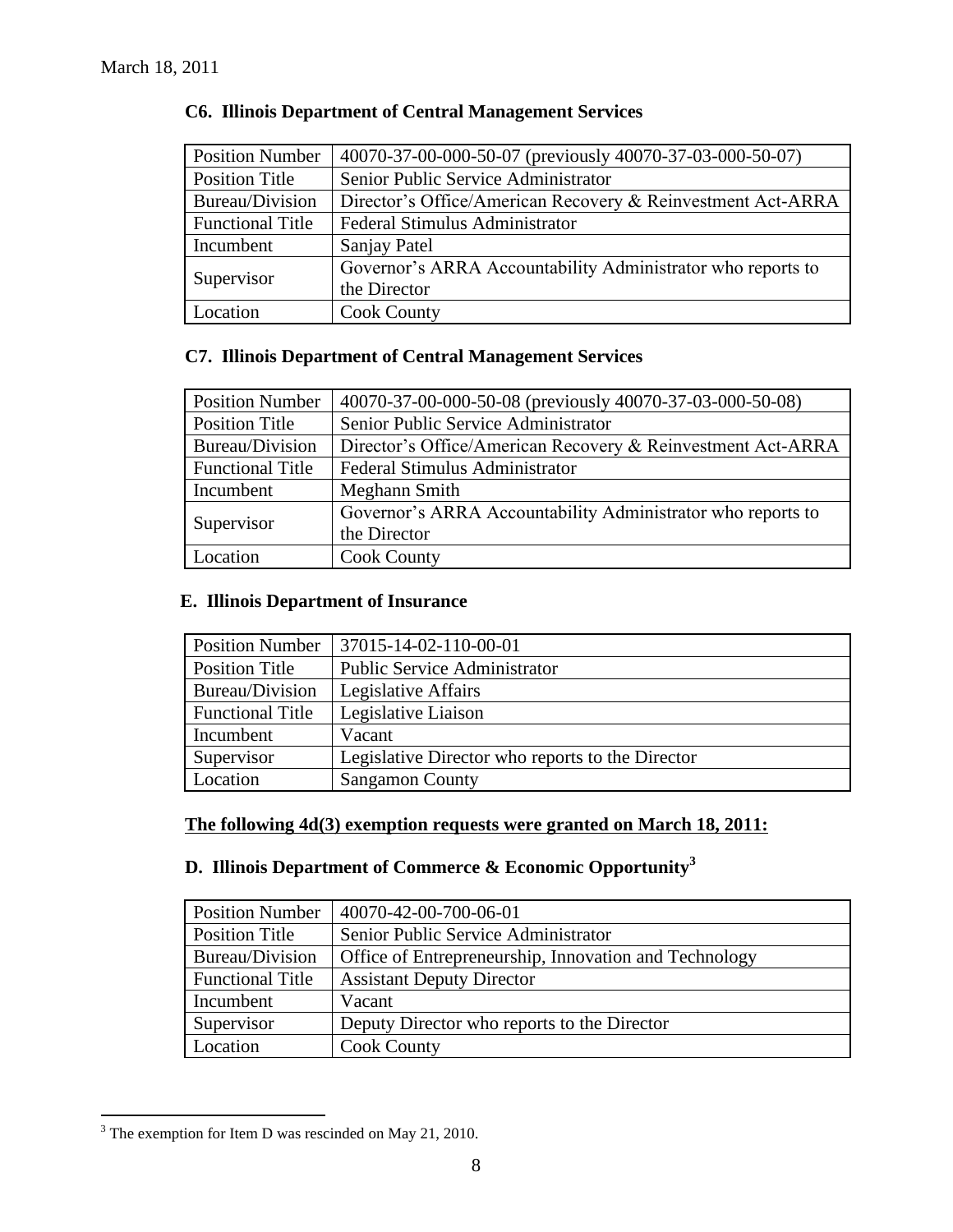| <b>Position Number</b>  | 40070-25-60-000-00-01               |
|-------------------------|-------------------------------------|
| Position Title          | Senior Public Service Administrator |
| Bureau/Division         | <b>Information Security</b>         |
| <b>Functional Title</b> | Chief Information Security officer  |
| Incumbent               | Vacant                              |
| Supervisor              | Director                            |
| Location                | <b>Sangamon County</b>              |

### **F. Illinois Department of Revenue**

# **The following 4d(3) exemption requests were denied on March 18, 2011:**

# **C4. Illinois Department of Central Management Services**

| <b>Position Number</b>  | 40070-37-00-000-50-04 (previously 40070-37-03-000-50-03)    |
|-------------------------|-------------------------------------------------------------|
| <b>Position Title</b>   | Senior Public Service Administrator                         |
| Bureau/Division         | Director's Office/American Recovery & Reinvestment Act-ARRA |
| <b>Functional Title</b> | Federal Stimulus Administrator                              |
| Incumbent               | Vacant                                                      |
| Supervisor              | Governor's ARRA Accountability Administrator who reports to |
|                         | the Director                                                |
| Location                | <b>Sangamon County</b>                                      |

# **C8. Illinois Department of Central Management Services**

| <b>Position Number</b>  | 40070-37-00-000-50-09 (previously 40070-37-03-000-50-09)    |
|-------------------------|-------------------------------------------------------------|
| Position Title          | Senior Public Service Administrator                         |
| Bureau/Division         | Director's Office/American Recovery & Reinvestment Act-ARRA |
| <b>Functional Title</b> | Federal Stimulus Administrator                              |
| Incumbent               | Vacant                                                      |
| Supervisor              | Governor's ARRA Accountability Administrator who reports to |
|                         | the Director                                                |
| Location                | <b>Cook County</b>                                          |

# **C9. Illinois Department of Central Management Services**

| <b>Position Number</b>  | 40070-37-00-000-50-10 (previously 40070-37-03-000-50-04)    |  |  |
|-------------------------|-------------------------------------------------------------|--|--|
| <b>Position Title</b>   | Senior Public Service Administrator                         |  |  |
| Bureau/Division         | Director's Office/American Recovery & Reinvestment Act-ARRA |  |  |
| <b>Functional Title</b> | Federal Stimulus Administrator                              |  |  |
| Incumbent               | Vacant                                                      |  |  |
|                         | Governor's ARRA Accountability Administrator who reports to |  |  |
| Supervisor              | the Director                                                |  |  |
| Location                | <b>Sangamon County</b>                                      |  |  |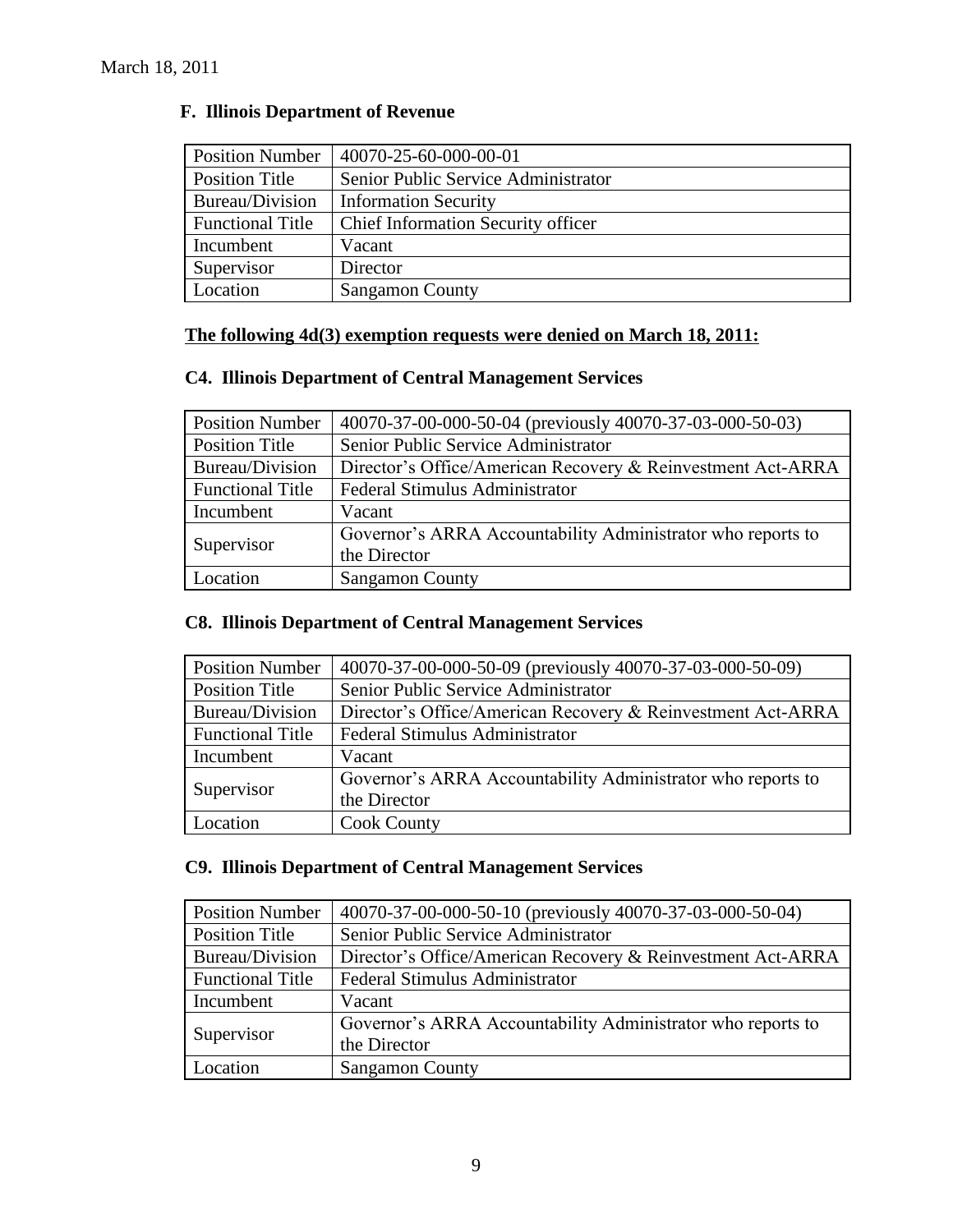**IT WAS MOVED BY COMMISSIONER PETERSON, SECONDED BY COMMISSIONER DALIANIS, AND THE MOTION ADOPTED 5-0 TO DENY THE PROPOSED RESCISSION FROM 4D(3) EXEMPTION FOR THE FOLLOWING POSITION:**

**The following 4d(3) exemption rescission was denied on March 18, 2011:**

| <b>Item</b> | Agency | <b>Position Number</b> | <b>Functional Title</b>                           |
|-------------|--------|------------------------|---------------------------------------------------|
|             |        |                        | 40070-27-00-100-00-01 Deputy Director, Operations |

#### V. CLASS SPECIFICATIONS

• None submitted.

**IT WAS MOVED BY COMMISSIONER DALIANIS, SECONDED BY COMMISSIONER EWELL, AND THE MOTION ADOPTED 5-0 TO DISAPPROVE ANY CLASS SPECIFICATIONS RECEIVED BY THE COMMISSION NOT CONTAINED IN THIS REPORT TO ALLOW ADEQUATE STUDY.** 

### VI. MOTION TO GO INTO EXECUTIVE SESSION

**IT WAS MOVED BY COMMISSIONER EWELL, SECONDED BY COMMISSIONER DALIANIS, AND BY ROLL CALL VOTE THE MOTION ADOPTED 5-0 TO HOLD AN EXECUTIVE SESSION PURSUANT TO SUBSECTIONS 2(c)(1), 2(c)(4), AND 2(c)(11) OF THE OPEN MEETINGS ACT.** 

| <b>KOLKER</b>   | YES  | <b>EWELL</b>    | YES |
|-----------------|------|-----------------|-----|
| <b>PETERSON</b> | YES  | <b>DALIANIS</b> | YES |
| <b>BUKRABA</b>  | YES. |                 |     |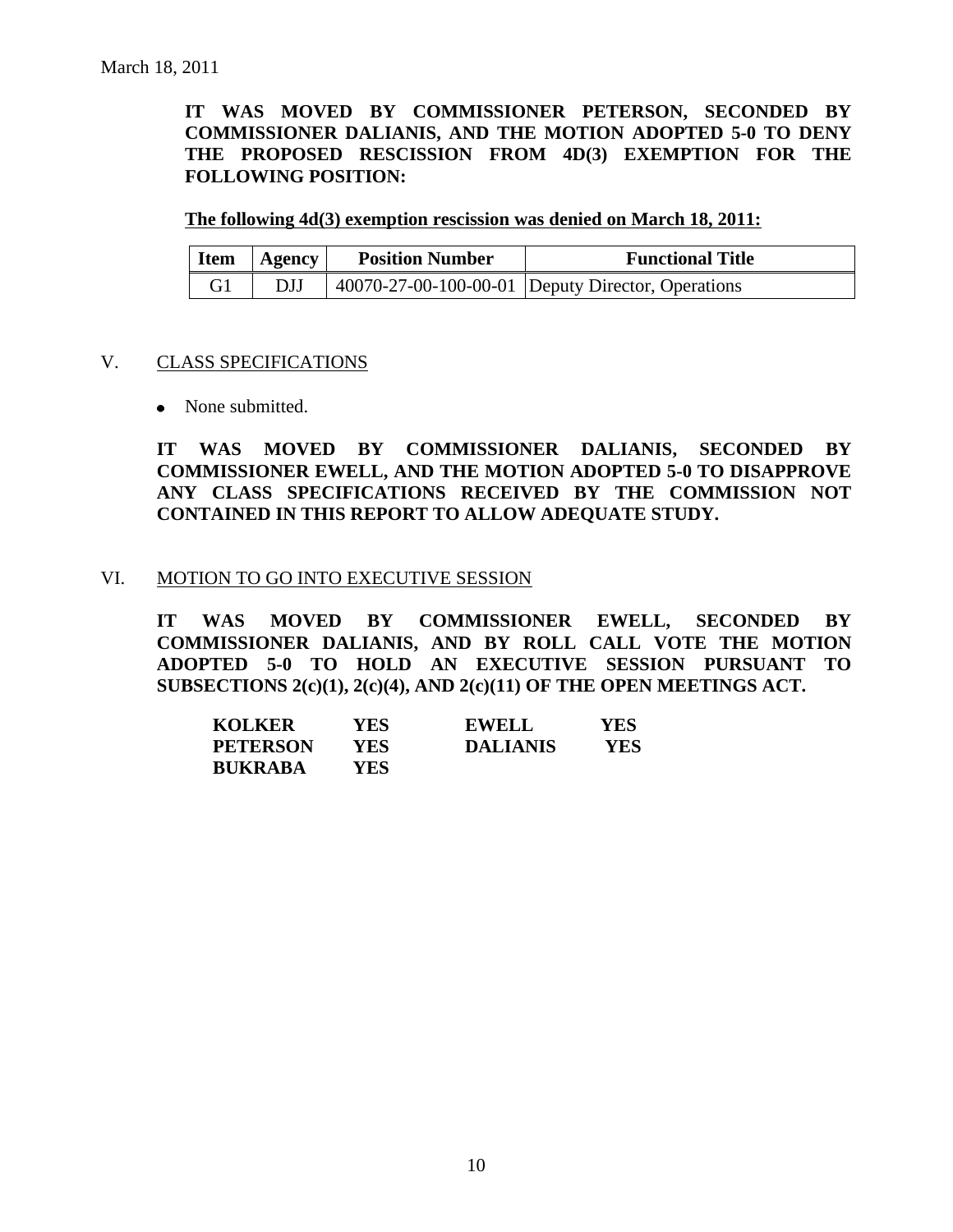#### VII. RECONVENE MEETING

Upon due and proper notice the regular meeting of the Illinois Civil Service Commission was reconvened at 160 North LaSalle Street, Suite S-901, Chicago, Illinois at 11:55 a.m.

#### PRESENT

Chris Kolker, Chairman (by telephone); Raymond W. Ewell, Barbara J. Peterson, Betty A. Bukraba, and Ares G. Dalianis, Commissioners; Daniel Stralka, Executive Director; and Andrew Barris, Assistant Executive Director (by telephone).

### VIII. NON-MERIT APPOINTMENT REPORT

The Personnel Code permits non-merit appointments for a limited period of time, i.e., emergency appointments shall not exceed 60 days and shall not be renewed, and positions shall not be filled on a temporary or provisional basis for more than six months out of any twelve-month period. Consecutive non-merit appointments are not violative of the Code; however, they do present a possible evasion of merit principles and should be monitored. Set forth below is the number of consecutive non-merit appointments made by each department. These statistics are from the Department of Central Management Services' Consecutive Non-Merit Report.

| Agency                                | 1/31/11       | 2/28/11 | 2/28/10       |
|---------------------------------------|---------------|---------|---------------|
| Aging                                 |               |         |               |
| <b>Children and Family Services</b>   |               | 4       |               |
| Corrections                           |               |         |               |
| <b>Employment Security</b>            |               |         |               |
| <b>Healthcare and Family Services</b> | $\mathcal{D}$ |         | $\mathcal{D}$ |
| <b>Historic Preservation Agency</b>   |               |         |               |
| <b>Human Services</b>                 |               | 2       |               |
| <b>Natural Resources</b>              | 15            | 9       |               |
| Property Tax Appeal Board             |               |         |               |
| <b>State Fire Marshal</b>             |               |         |               |
| Transportation                        |               | 10      | 21            |
| Totals                                |               | 33      |               |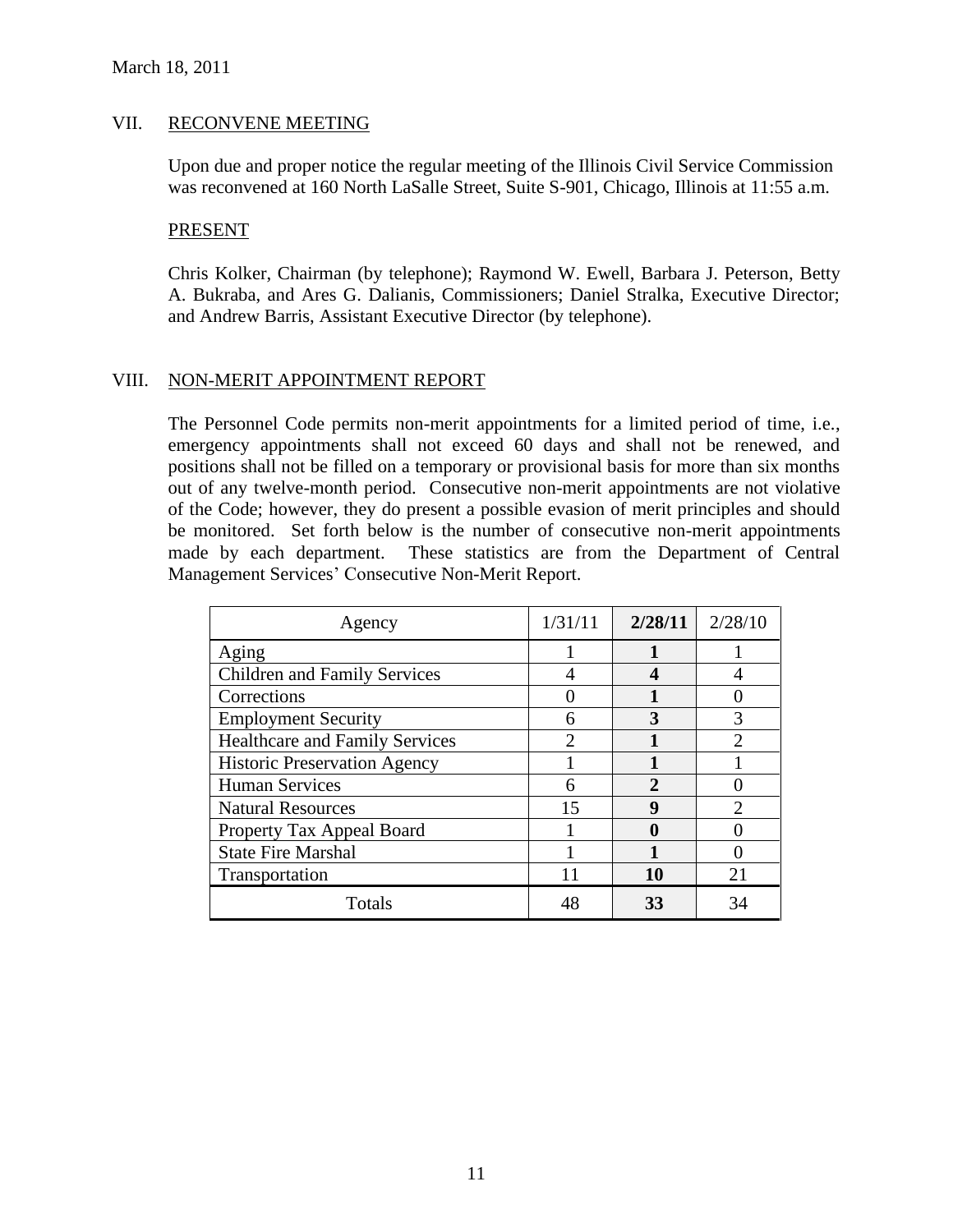# IX. PUBLICLY ANNOUNCED DECISION RESULTING FROM APPEAL

### **DA-27-10**

| Employee  | Jessica A. Hamilton                                                                                                                                                                                                                                                            | Appeal Date              | 12/22/09                                                     |
|-----------|--------------------------------------------------------------------------------------------------------------------------------------------------------------------------------------------------------------------------------------------------------------------------------|--------------------------|--------------------------------------------------------------|
| Agency    | <b>HFS</b>                                                                                                                                                                                                                                                                     | <b>Decision Date</b>     | 03/04/11                                                     |
| Type      | Discharge                                                                                                                                                                                                                                                                      | <b>ALJ</b>               | <b>Andrew Barris</b>                                         |
| Change(s) | Violation of Employee Handbook (Nov.<br>1994) Sections 205.1a(10) and (15); and<br>Section 210.4; Governor's Executive<br>Order #4; Personnel Code 20 ILCS<br>415/13(2); current Employee Handbook<br>Sections $605.1a\#1, \#4, \#5, \#10, \#11,$<br>$#15$ ; and Section 625.1 | Proposal for<br>Decision | Charges are<br>partially proven<br>and warrant<br>discharge. |

**IT WAS MOVED BY COMMISSIONER DALIANIS, SECONDED BY COMMISSIONER EWELL, AND BY ROLL CALL VOTE OF 5-0 THE MOTION ADOPTED TO AFFIRM AND ADOPT THE ADMINISTRATIVE LAW JUDGE'S PROPOSAL FOR DECISION THAT THE CHARGES HAVE BEEN PARTIALLY PROVEN AND WARRANT DISCHARGE FOR THE REASONS SET FORTH IN THE PROPOSAL FOR DECISION DATED MARCH 4, 2011.** 

| <b>KOLKER</b>   | YES.  | <b>EWELL</b>    | YES |
|-----------------|-------|-----------------|-----|
| <b>PETERSON</b> | YES-  | <b>DALIANIS</b> | YES |
| <b>BUKRABA</b>  | YES ! |                 |     |

### X. APPEALS TERMINATED WITHOUT DECISION ON THE MERITS

# **DA-6-11**

| Employee  | Charisse G. Tucker                            | <b>Appeal Date</b> | 7/22/10              |
|-----------|-----------------------------------------------|--------------------|----------------------|
| Agency    | <b>HFS</b>                                    | Decision Date      | 3/09/11              |
| Type      | Discharge                                     | ALJ                | Daniel Stralka       |
| Change(s) | Violation of Employee Handbook   Proposal for |                    | Dismissed subject to |
|           | Sections 605; 605.1a#3, #10, #11, Decision    |                    | Commission approval; |
|           | and #12; $610.2$ ; and $610.4$                |                    | settled.             |

# **DA-37-11**

| Employee  | James C. Hatfield  | Appeal Date          | 2/14/11                         |
|-----------|--------------------|----------------------|---------------------------------|
| Agency    | <b>DHS</b>         | <b>Decision Date</b> | 2/25/11                         |
| Type      | Discharge          | <b>ALJ</b>           | <b>Andrew Barris</b>            |
| Change(s) | Conduct unbecoming | <b>Proposal</b> for  | Dismissed subject to Commission |
|           | a state employee   | Decision             | approval; withdrawn.            |